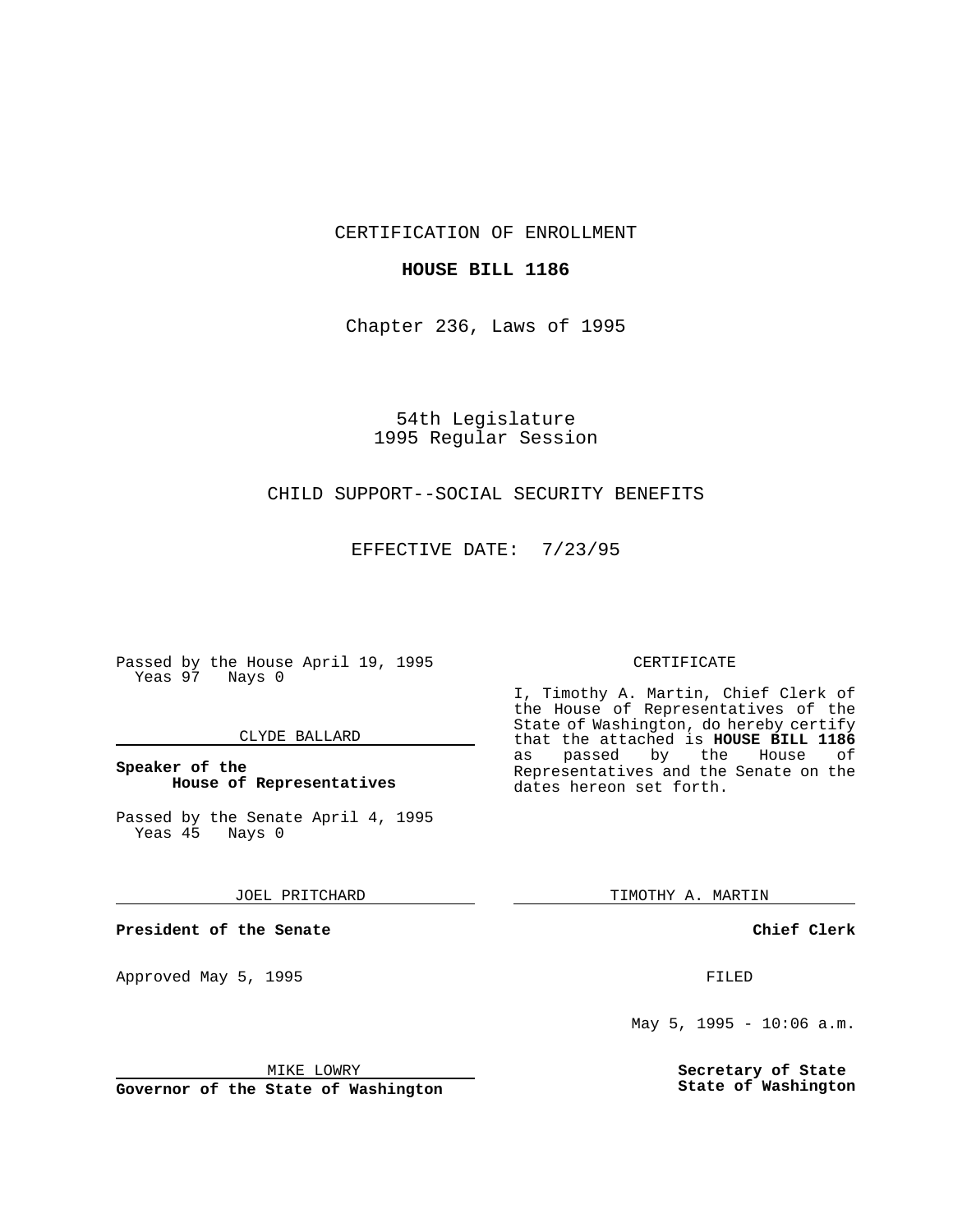# **HOUSE BILL 1186** \_\_\_\_\_\_\_\_\_\_\_\_\_\_\_\_\_\_\_\_\_\_\_\_\_\_\_\_\_\_\_\_\_\_\_\_\_\_\_\_\_\_\_\_\_\_\_

\_\_\_\_\_\_\_\_\_\_\_\_\_\_\_\_\_\_\_\_\_\_\_\_\_\_\_\_\_\_\_\_\_\_\_\_\_\_\_\_\_\_\_\_\_\_\_

## AS AMENDED BY THE SENATE

Passed Legislature - 1995 Regular Session

**State of Washington 54th Legislature 1995 Regular Session By** Representatives Appelwick and Padden

Read first time 01/16/95. Referred to Committee on Law and Justice.

1 AN ACT Relating to social security benefits; and amending RCW 2 26.18.190.

3 BE IT ENACTED BY THE LEGISLATURE OF THE STATE OF WASHINGTON:

4 **Sec. 1.** RCW 26.18.190 and 1990 1st ex.s. c 2 s 17 are each amended 5 to read as follows:

6 (1) When the department of labor and industries or a self-insurer 7 pays compensation under chapter 51.32 RCW on behalf of or on account of 8 the child or children of the injured worker for whom the injured worker 9 owes a duty of child support, the amount of compensation the department 10 or self-insurer pays on behalf of the child or children shall be 11 treated for all purposes as if the injured worker paid the compensation 12 toward satisfaction of the injured worker's child support obligations. 13 (2) When the social security administration pays social security 14 disability dependency benefits, retirement benefits, or survivors 15 insurance benefits on behalf of or on account of the child or children 16 of ((the)) a disabled person, a retired person, or a deceased person, 17 the amount of ((compensation)) benefits paid for the child or children 18 shall be treated for all purposes as if the disabled person, the 19 retired person, or the deceased person paid the ((compensation))